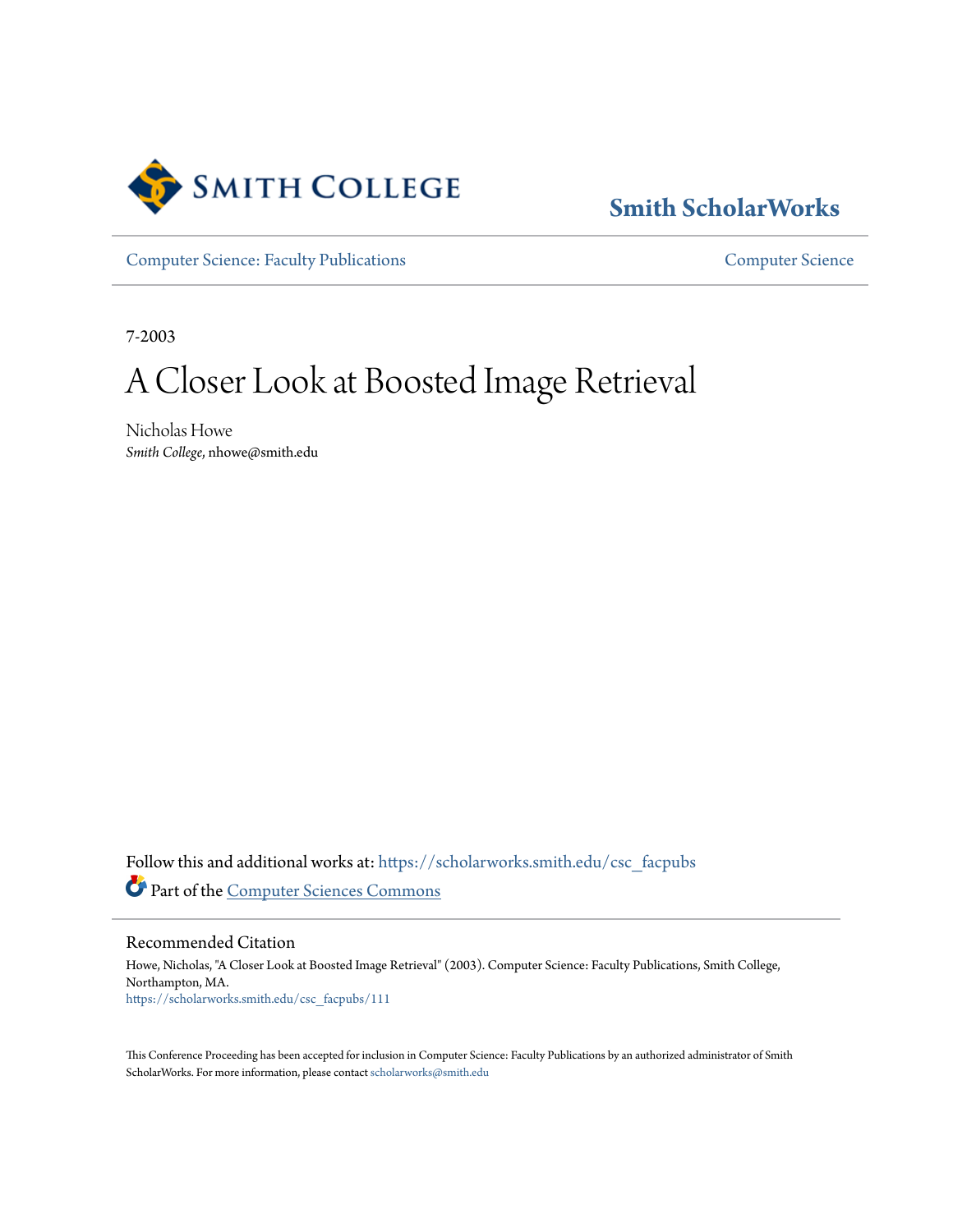# A Closer Look at Boosted Image Retrieval

Nicholas R. Howe

Smith College, Northampton, Massachusetts

Abstract. Margin-maximizing techniques such as boosting have been generating excitement in machine learning circles for several years now. Although these techniques offer significant improvements over previous methods on classification tasks, little research has examined the application of techniques such as boosting to the problem of retrieval from image and video databases. This paper looks at boosting for image retrieval and classification, with a comparative evaluation of several top algorithms combined in two different ways with boosting. The results show that boosting improves retrieval precision and recall (as expected), but that variations in the way boosting is applied can significantly affect the degree of improvement observed. An analysis suggests guidelines for the best way to apply boosting for retrieval with a given image representation.

# 1 Introduction

The fields of machine learning and visual information retrieval have independently each seen gratifying research progress of late. Boosting [4], support vector machines [1] and other so-called large-margin techniques consistently demonstrate improved performance when applied on top of older, more established classification methods from machine learning. Simultaneously, researchers in the field of image and video retrieval have devised new representations that allow quick comparisons between images based upon multiple cues  $-$  color and texture distributions, for example. Retrieval techniques using automatically extracted feature vectors, such as color correlograms [8], redundant banks of texture filters [3], and others [7] have shown measurable improvements over earlier, more simplistic methods such as color histograms [11]. These two bodies of research combined have the potential to generate powerful image classification and retrieval algorithms, and video retrieval algorithms by extension. Unfortunately, with a few exceptions  $[12, 2]$ , very little current research appeals to both fields by incorporating the best elements of each. The combination of the newer image analysis techniques with the concurrent advances in machine learning turns out to contain subtle complexities that have not been adequately addressed to date.

Incorporating boosting into retrieval algorithms necessarily implies moving away from the single-image query typical of many works on information retrieval  $[3, 7, 8, 11]$ , since boosting requires a set of positive and negative examples to work. Fortunately, there is a movement afoot in the field as a whole in this direction, toward approaches that might automatically compare images in a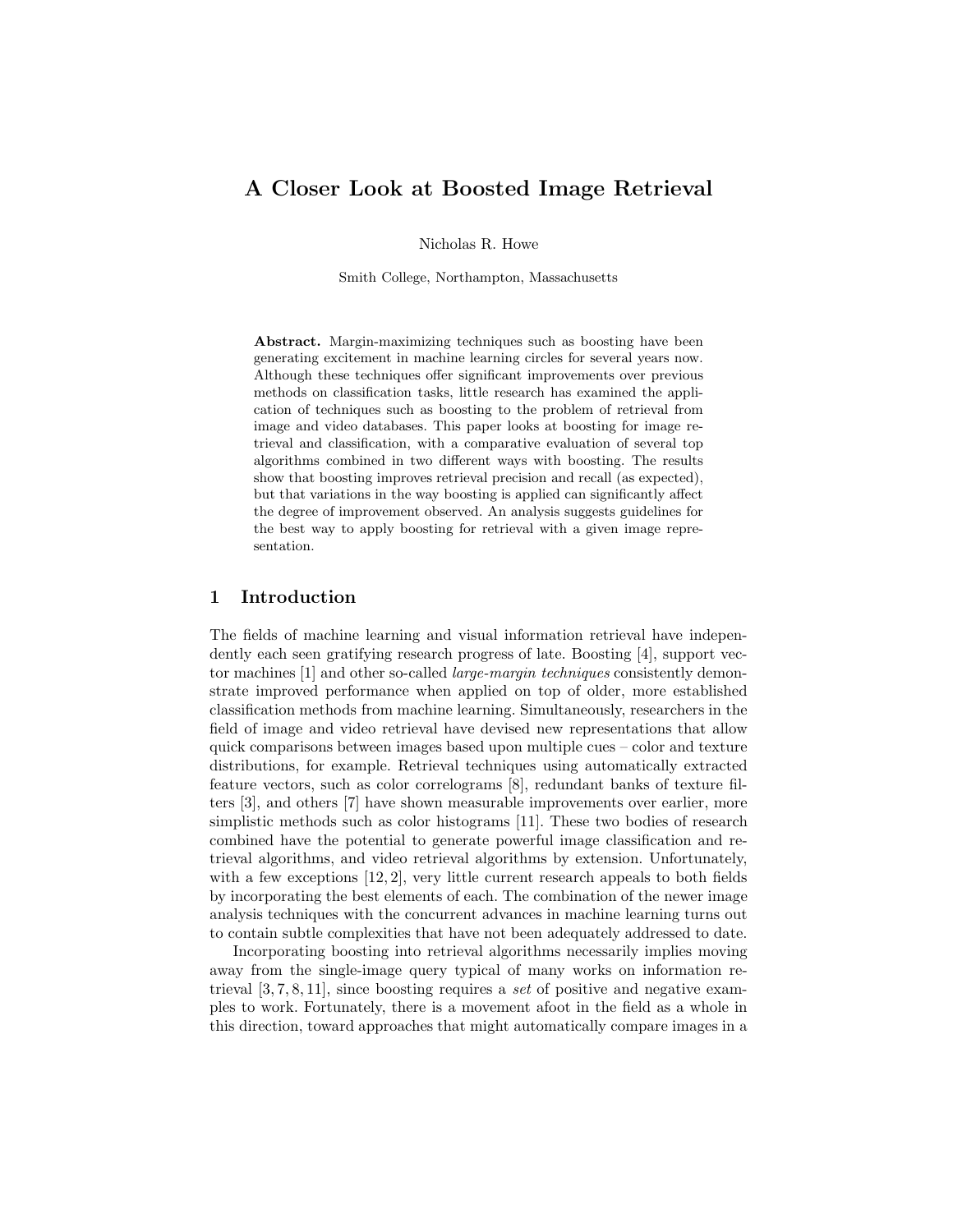collection with a library of different models for classification and subsequent retrieval via keywords. A boosted classifier provides a promising candidate model for such a library. If single-image queries are desirable or necessary for some applications, then boosting may still prove useful, employing the top set of retrieved images (hand-classified online by the user) as the training set. In this mode, boosting represents a way to move from simply retrieving a few images related to the query, toward locating the entire set of images of a target class that are available in the database.

While this paper does not attempt to address all these possibilities at once, it does examine the fundamentals of combining boosting with a range of promising image comparison methods. It examines several candidate approaches (as detailed in Section 2), since the best way to incorporate boosting using these techniques has not yet been established. In particular, a novel approach is developed herein using conic decision boundaries that allows boosting to be combined with any of the leading image representations. Section 3 gives the experimental procedure, and a summary of the findings appears in Section 4. The experimental results show the conic-boundary method to work better with the high-dimensional image representations that are becoming more common today.

# 2 The Problem

Several characteristics of image comparison techniques make the straightforward application of boosting difficult. Image representations typically exhibit a high number of linearly nonseparable dimensions. This makes the use of machine learning mainstays such as C4.5 [9] both slower and less effective than they are in the sorts of problems typically looked at by the learning community. The comparison metrics developed for image retrieval, on the other hand, also form an incomplete foundation for boosting. Oriented towards retrieval rather than classification, they do not address the issue of establishing a classification threshold. More significantly, these techniques are designed to measure image similarities given a *single* target image; they do not necessarily handle a set of target images, possibly with weights indicating their importance. For boosting, incorporating such a weighted set of targets is essential.

The naïve approach to expanding from a single-target technique to a multipletarget technique would be to use some linear combination of the representations of the multiple targets, such as the mean. Unfortunately, this method does not work: typically the combined representation is significantly *worse* at picking out members of the class than many of the individual training examples alone [6]. This reflects the complexity of image classes: they tend to be only diffusely clustered in any given image representation, interspersed with non-members of the class, and rife with outliers. Linear combinations of positive feature vectors typically lie closer to negative examples than to the positive examples they are drawn from, and therefore serve as a poorer basis for classification.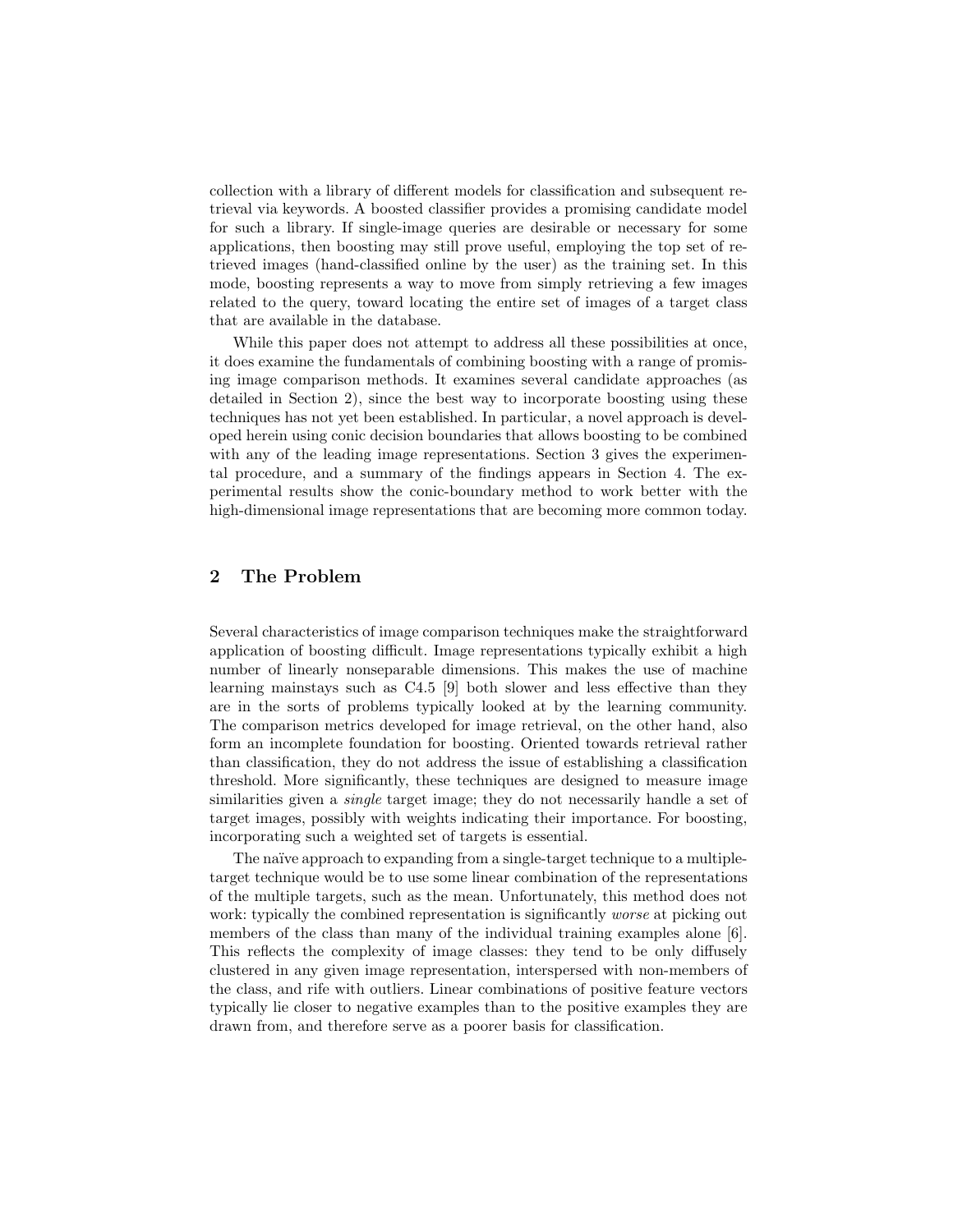#### 2.1 Boosting in Context

Boosting began as a technique for combining differently-trained classifiers with unique sets of strengths and weaknesses. Properly done, a weighted vote of each classifiers' predictions can reinforce the strengths and cancel out the weaknesses [10]. Thus a classification algorithm that displays marginal success (accuracy slightly better than chance) can be "boosted" into an algorithm with much higher accuracy. AdaBoost [4] first provided a widely known algorithmic approach to boosting. Since then, many variants have appeared that seek to address some of its shortcomings, such as intolerance to errors in the training data [5], but AdaBoost continues to be widely used.

AdaBoost and boosting algorithms in general require a base learning algorithm, often referred to as a weak learner, that can classify any set of weighted instances with better than 50% accuracy. With a two-class system, such weak learners are not hard to develop: nearly any division of the space of possible instances will do. Although the theoretical results place only weak requirements on the base algorithm, empirical experience suggests that more powerful base classifiers tend to work better when boosted [4]. The base classifier is trained in successive rounds on different subsets or weightings of the initial training data, producing the required set of differently-trained classifiers that can be combined to produce a final, more reliable classification. Those interested in retrieval applications should note that the algorithm actually produces a numeric score for each instance that when thresholded yields a classification, but which might as easily be used to rank the images for retrieval.

Boosting has been shown to exhibit a number of desirable properties, particularly a resistance to overfitting the training data. Yet in spite of the success of boosting in other areas, little work has been done to date in applying it to images. Tieu and Viola [12] use a feature-selection algorithm equivalent to simple boosting, but the focus of their work is elsewhere. Perhaps one reason that so little attention has been devoted to the topic is that researchers working with images have focused mainly on retrieval rather than classification. Only recently have algorithms developed that offer reasonable classification performance on any but the simplest of image categories.

# 2.2 Two Approaches

In order to apply boosting to most extant image representations designed for retrieval, one must first decide how to adapt a representation designed for pairwise determination of similarity so as to produce a class decision boundary. In doing so, one may decide to adopt an approach that has more of the flavor found in traditional machine learning, or one may opt instead for an approach that retains more of the flavor of the original image retrieval technique. This paper looks at representatives of both of these paths. The first approach uses simple single-dimension thresholded decision boundaries. Intuitively, it looks for dimensions (a.k.a. *features*) demonstrating exceptional values that happen to be highly correlated with membership in the class. The second approach uses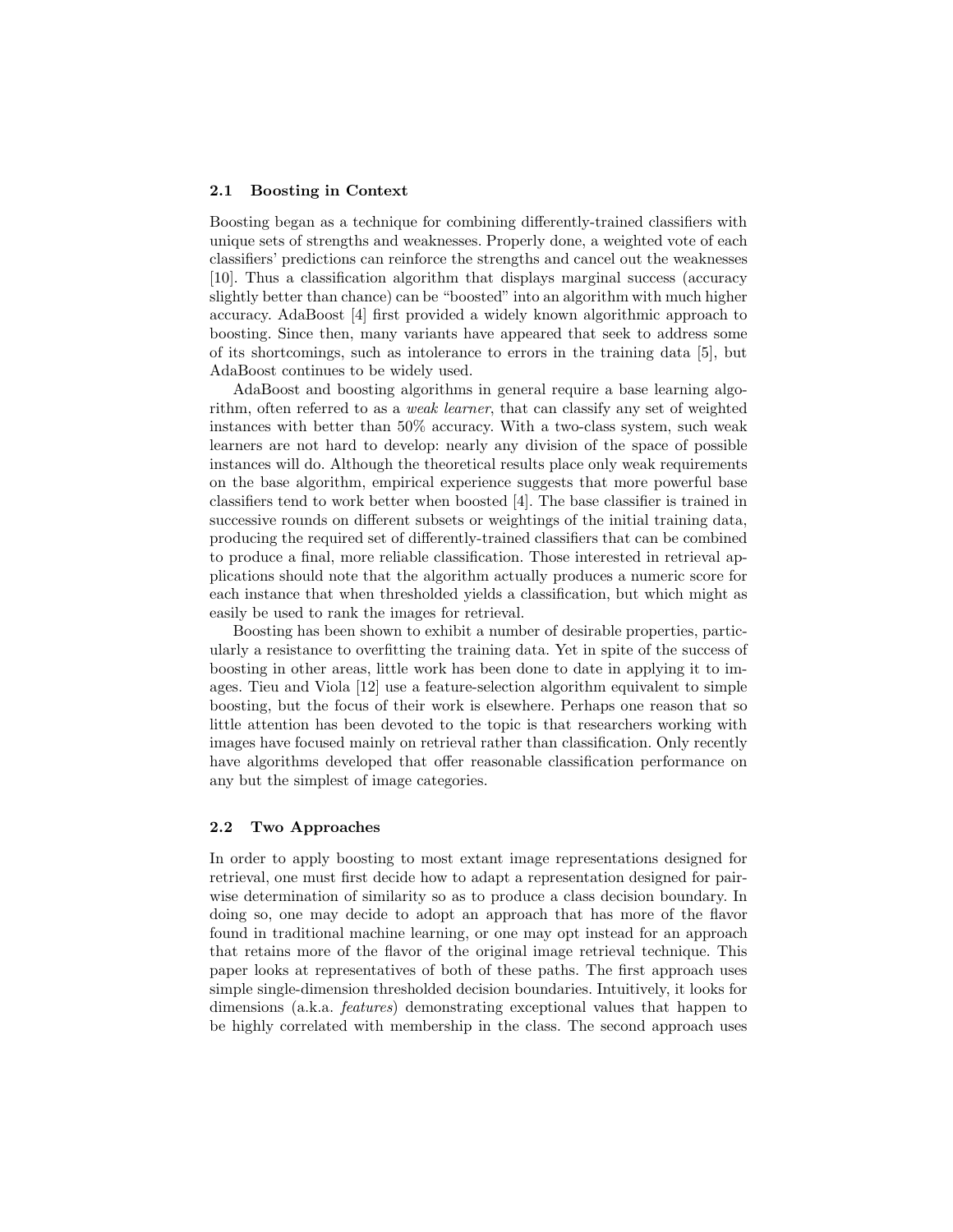the entire vector for comparison. It achieves this by using a thresholded cosine metric (measuring the angle between two normalized vectors) to yield classifiers whose decision surfaces are hypercones. Intuitively, it looks for images that are similar enough to the exemplar image according to the cosine metric. One might expect either or both of these approaches to work better, depending upon the underlying image representation chosen.

Regardless of the method, any simple classifier used for boosting must conform to a few simple assumptions. As input it receives two collections of vectors,  $V_p$  and  $V_n$ , containing respectively the representations of positive and negative training examples of the class to be learned. In addition it receives a collection of weights on these vectors,  $W_p$  and  $W_n$ , indicating the importance placed upon learning to classify the corresponding training example. From these inputs, the classifier should generate a rule that classifies any image representation  $\bf{v}$  as either a class member or not; this may be thought of as a function from the space of possible representations  $V$  onto  $\{0, 1\}$ . Section 3.1 describes several common image feature spaces  $V$  used in this paper.

Two features of most image representations make them somewhat different from many of the types of data typically used with boosting. They tend to be of very high dimension, with some schemes using tens of thousands of dimensions [6, 12]. The correlations between individual dimensions tend to be unknown and presumably highly complicated. Furthermore, any single individual dimension typically has low correlation with any interesting image class: there are few "smoking guns". These considerations have led to the development of the two techniques described in detail below, one which concentrates on individual features, and one which looks at the vector representation as a whole.

Feature-Based Boosting The first method, denoted hereafter as feature-based boosting, or FBoost for brevity, creates a simple classifier as follows. For each dimension in V, it sorts the values found in  $V_p$  and  $V_n$ , removing duplicates, to determine a complete set of candidate decision thresholds. It then scores each of these decision thresholds in terms of the weighted error rate it would generate if used as a classifier on the training set. The best threshold is computed for each individual dimension, and the best of these becomes the rule used to classify unknown instances.

Feature-based boosting represents a fairly traditional way to apply boosting. Tieu and Viola [12] adopt this approach in their work. From a machine-learning viewpoint, FBoost is equivalent to using decision trees with a single branch (also called decision stumps) as the base classifier. Friedman, Hastie, & Tibshirani [5] present evidence that the simplicity of the decision stumps as compared to full decision trees is unimportant, as it may be counteracted by performing a sufficient number of boosting steps.

Vector-Based Boosting The second method, denoted hereafter as vectorbased boosting, or VBoost for brevity, represents a non-traditional application of boosting concepts with no close analogues known to the author. Hypercones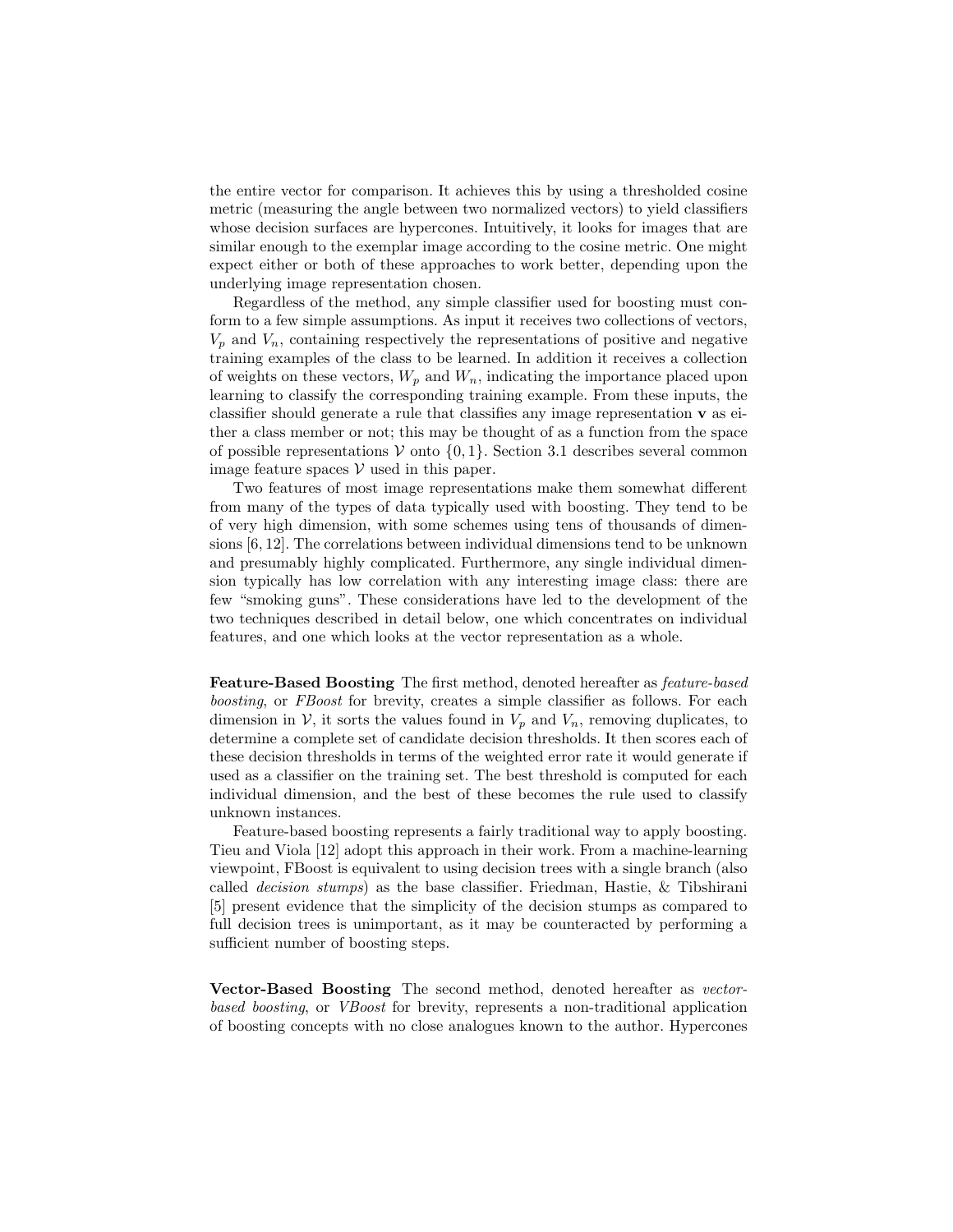form the decision surface of the base classifier. Class membership may be quickly determined by thresholding the dot product of the normalized candidate feature vector with the unit vector along the axis of the hypercone. (Although this is equivalent to selecting a single feature under some arbitrary basis transformation, the transformation changes with each round of boosting.)

Implementing boosting effectively with this type of classifier turns out to require some creativity. If only the positive training instances are used as cone axes in creating the weak classifiers, then the resulting set of decision boundaries lacks enough variety for effective boosting. (The algorithm quickly reaches a point where none of the available decision boundaries are of high quality.) On the other hand, allowing any axis at all leaves an infinite number of possible decision boundaries to check, with no guide towards finding the best one. A compromise heuristic is therefore used, with reasonable results produced in practice. The algorithm described below consistently generates individual classifiers with greater than 50% accuracy even after many successive rounds of boosting.

Let  $\mathbf{v}_p$  and  $\mathbf{v}_n$  be the sum of the vectors in  $V_p$  and  $V_n$  respectively, as weighted by the weights in  $W_p$  and  $W_n$ . Consider the hyperplane that bisects the angle between  $v_p$  and  $v_n$ . Experience shows that the majority of the weight of positive examples will tend to lie on one side of the hyperplane, while the majority of the weight of negative examples will tend to lie on the other side. (Usually the positive examples are clustered on the  $v_p$  side, but if this is not the case the algorithm simply exchanges the classification labels for that round of boosting.) The dot product with a vector orthogonal to the bisecting hyperplane therefore proves useful in discriminating between positive and negative examples (see Figure 1). The heuristic algorithm calculates the orthogonal vector  $\mathbf{v}_{\perp}$  according to Equation 1 and then computes its dot product with all the training vectors.

$$
\mathbf{v}_{\perp} = \mathbf{v}_p - \frac{\mathbf{v}_n \cdot (\mathbf{v}_p + \mathbf{v}_n)}{\|\mathbf{v}_p + \mathbf{v}_n\|} \tag{1}
$$

As was the case for the previous classifier, the range of dot products between  $\mathbf{v}_\perp$  and the elements of the training set offers a finite choice of decision thresholds. The best can be chosen simply by computing the weighted training error for each possibility. VBoost runs relatively faster as the number of dimensions rises, because threshold selection happens only once, as opposed to once per dimension for FBoost.

# 3 Experimental procedure

The experimental procedure described below has three axes of variation: the image representation used, the type of base classfier used for boosting, and the image category used. Of these, the comparisons between image representations and between base classifiers are most interesting. All experiments are performed on the same set, comprising 20,100 images from the Corel photo library. Corel images have been used in many works on image retrieval, and more details on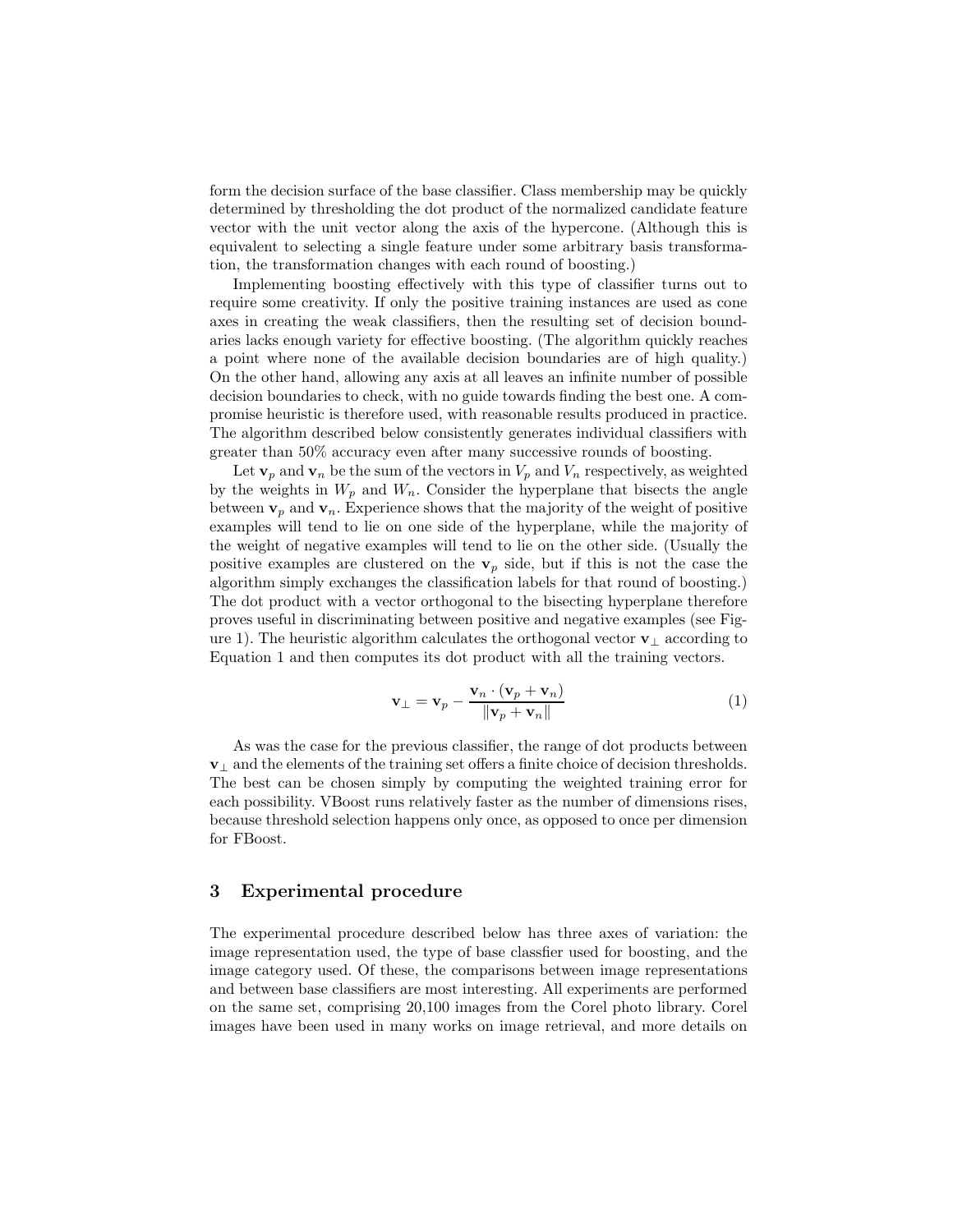

Fig. 1. Schematic illustration of  $v_{\perp}$ 

this set of images are available elsewhere [6]. The Corel collection exhibits strong correlations in image composition within many image categories.

All experiments use  $5 \times 2$ -fold cross-validation: For each of five replications, the image set is split in half, with half of the positive instances in each fold. Each fold is used to train a classifier, and its performance is tested on the opposite fold. Comparing results across the five replications provides an estimate of the deviation.

#### 3.1 Image Representation

Three image representations (correlograms, Stairs, T-V) come from relatively recent work on ways of describing images that preserve multiple primitive image cues: color, texture, relative location, etc. Correlograms [8] assemble statistical information about color co-occurrences on the pixel level. Correlogram features are of the form "the probability that a pixel B at distance  $x$  from pixel A has the same color as A." Stairs [7] explicitly records the patches of color and texture found in different locations within the image. Thus each feature in Stairs represents the presence or absence of a patch with one discrete combination of color, texture, and location. An unnamed technique introduced by Tieu and Viola [12], henceforth referred to as T-V, registers the output of banks of layered color and texture filters. A feature in this representation corresponds to the output of a set of three successively applied filters summed over the entire image. Finally, color histograms [11] are a well-established representation, included here as a control. Each feature in a color histogram represents the percentage of the image that is of a particular discrete color.

The T-V representation is altered somewhat here in order to achieve a practical algorithm. The original representation stores about 50,000 numbers per image. With a collection of 20,100 images, therefore, the entire data set occupies roughly 8 GB of memory. While this may easily fit on a disk, it will not fit into memory for efficient processing. An approximation yields the necessary reduction in required memory: the values are normalized by subtracting the mean for each feature and dividing by the standard deviation, after which values differ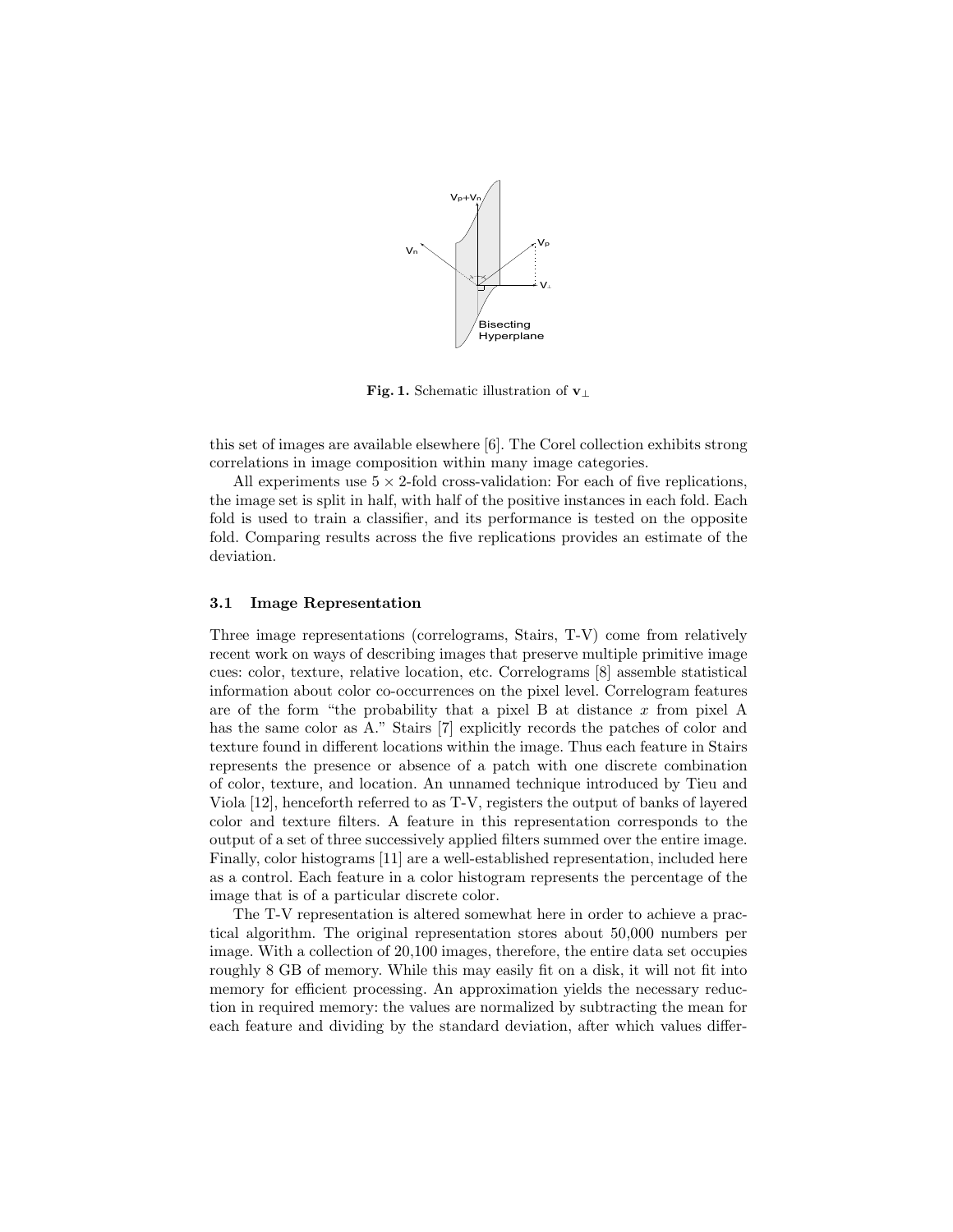ing from the mean by fewer than 2.5 standard deviations are set to zero. This allows the data to be stored as a sparse matrix with about  $10<sup>7</sup>$  elements. Tieu and Viola hypothesize that the success of their method stems from extreme feature values in the range of 4 or more standard deviations, so we posit that this approximation should not unduly affect performance. On the other hand, it is problematic for the images that show no features at all with values more than 2.5 standard deviations from the mean (roughly one third of the test collection). Tieu and Viola do not address the memory issue since they run tests with only 3000 images.

#### 3.2 Boosting Application

Strictly speaking, only one boosting algorithm, AdaBoost [4], is used in all experiments. Rather, the variations presented come from changing the base classifier used, as described in the previous section. Although the base classifier used for boosting makes no difference in theory, common wisdom holds that some bases make for better boosting than others. Because the two methods used here work quite differently, any disparity in their performance should be instructive. As a control, the experiment includes a third, unboosted classifier. In order to give a more meaningful comparison to the boosted algorithms, this is not simply a single application of the base classifier (which does quite poorly). Rather, the control is a nearest-neighbor classifier using the best exemplars of the class as selected by a greedy additive approach [6], a method which outperforms retrieval using any single exemplar image.

#### 3.3 Image Categories

Five hand-defined categories reflect a moderate range of difficulty and subject category: Sun (226 images of sunrises and sunsets), Wolf (110 images of wolves), Church (101 images of churches), Tiger (100 images of tigers), and Car (100 images of Formula 1 race cars). Although the number of categories is small, the choices include both natural and manufactured objects, full scenes and specific entities within scenes, and wide variation in ease of retrieval.

# 4 Results

Table 1 shows the mean area under a recall-precision curve computed for each of the 60  $(4 \times 3 \times 5)$  experimental conditions, as a percent of total possible area. The data are grouped by image category, since the most interesting variations in performance show up when the category is held constant. The deviations shown come from the variation observed between the five folds of the experiment.

The results display some interesting trends. First of all, boosting improves recall and precision over the corresponding control in nearly all cases (36 out of 40 comparisons). This result is not automatic, since the control case is not a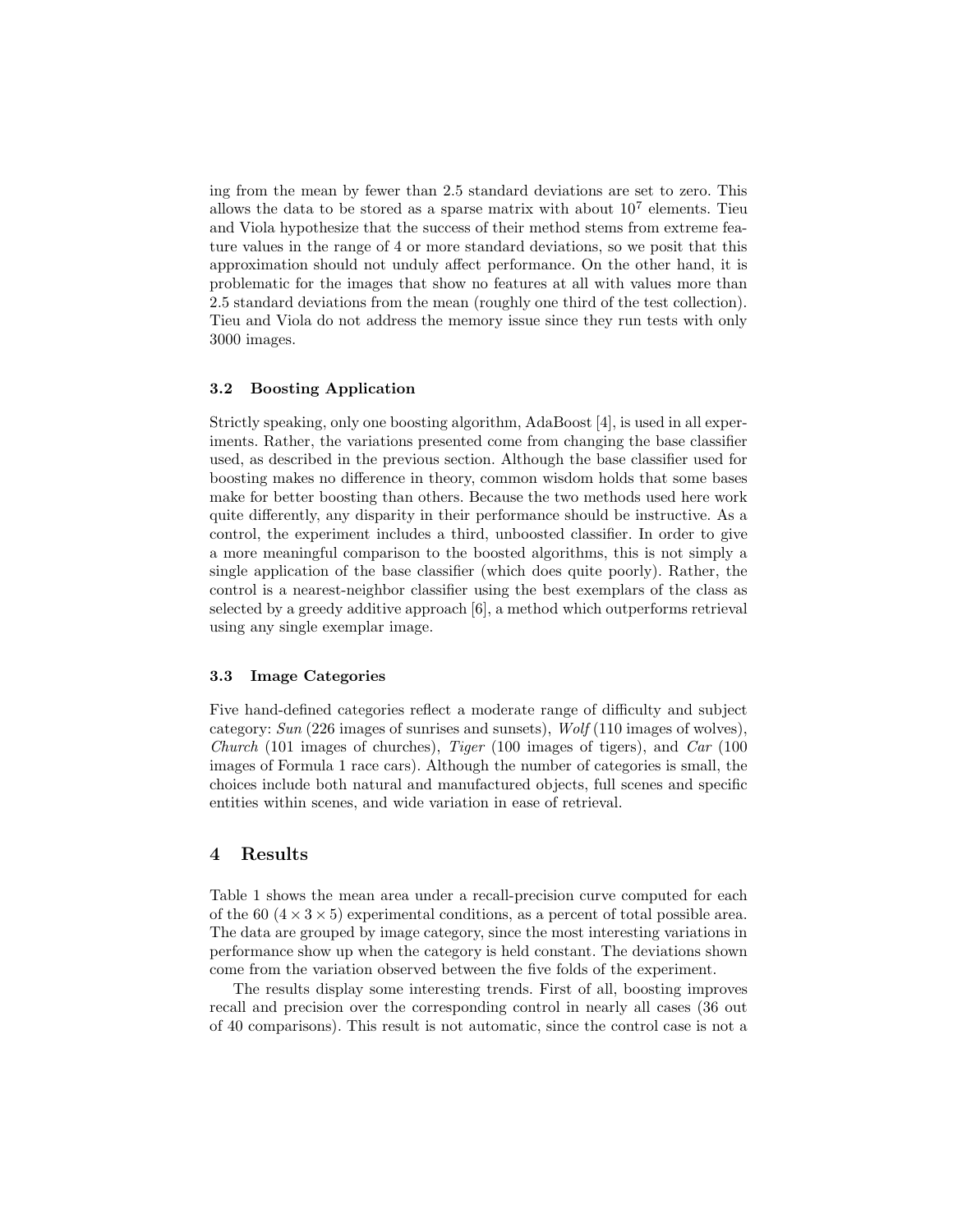Table 1. Percent area under the recall-precision curve for two boosting methods and an unboosted control. The best method in each group of three is boldface, as are methods with overlapping standard deviations. The best method in each group of twelve is underlined, as are methods with overlapping standard deviations.

| Method  | Hist                             | Corr                                                 | <b>Stairs</b>                 | T-V            |        |
|---------|----------------------------------|------------------------------------------------------|-------------------------------|----------------|--------|
| Control | $5.0 \pm 0.7$                    | $19.3 \pm 1.7$                                       | $17.8 + 1.9$                  | $0.7 \pm 0.1$  |        |
| VBoost  | $27.2 \pm 4.0$                   | $57.2 \ {\pm}$<br>4.1                                | $26.4 \pm 1.8$                | $19.8 \pm 2.3$ | $\sin$ |
| FBoost  | $39.3 \pm 4.8$                   | $41.4 \pm 8.9$                                       | $31.4 \pm 2.2$ $21.6 \pm 3.2$ |                |        |
| Control | $1.7 + 0.3$                      | $2.0 \pm 0.6$                                        | $1.4 + 0.1$                   | $0.5 \pm 0.0$  | 운      |
| VBoost  | $2.4\pm\,0.5$                    | $5.9 \pm 3.0$                                        | $3.7 \pm 1.4$                 | $1.8\pm0.5$    | Ě      |
| FBoost  | $2.5\pm\,0.4$                    | $\rm 4.7 \pm 1.3$                                    | 6.0<br>$\pm$ 1.3              | $1.8\pm0.5$    |        |
| Control | $37.2 \pm 3.0$                   | $12.9 \pm 3.9$                                       | $2.7 \pm 0.2$                 | $0.4 \pm 0.0$  |        |
| VBoost  | $14.6 \pm 1.5$                   | $50.0 \pm 3.8$                                       | $52.9 \pm 4.4$                | $2.3\pm0.4$    | re.    |
| FBoost  | $\textbf{56.3} \pm \textbf{5.4}$ | $\textbf{61.1} \pm \textbf{5.0}$                     | $\bf 49.8\pm\bf 3.6$          | $2.0\pm\,0.6$  |        |
| Control | $43.2 \pm 3.8$                   | $30.1 \pm 3.3$                                       | $2.5 \pm 0.2$                 | $0.4 \pm 0.0$  |        |
| VBoost  | $11.8 \pm 0.7$                   | $35.9 \pm 3.0$                                       | $13.7 + 2.2$                  | $0.8\pm\,0.2$  | iger   |
| FBoost  |                                  | $49.6 \pm 5.8$  46.7 $\pm \, 4.8$  22.9 $\pm \, 3.6$ |                               | $0.6 + 0.1$    |        |
| Control | $9.2 + 1.5$                      | $12.3 \pm 3.1$                                       | $4.1 + 0.6$                   | $0.5 \pm 0.0$  |        |
| VBoost  | $6.6 \pm$<br>0.9                 | $\textbf{13.5} \pm \textbf{1.9}$                     | $14.4 \pm 3.9$                | $1.6\pm\,0.3$  | Wolf   |
| FBoost  | $9.8 \pm 1.6$                    | $10.5 \pm$<br>1.1                                    | $16.8 \pm 4.8$                | $2.2\pm\,0.7$  |        |

(straw-man) single application of the boosted classifier, but an effective nearestneighbor classifier using the best exemplars of the class. A single application of the unboosted base classifier in fact does little better than chance (Table 2).

#### 4.1 Comparing boosting types

Comparisons between the two types of boosting reveal trends according to the underlying image representation. For the histograms, feature-based boosting consistently performs better, achieving significantly higher performance on four of the five image classes. (Bold face type indicates the best boosting method in each category, along with any other method whose range of standard deviation overlaps with that of the best.) Correlograms give mixed results, with each boosting method doing better on two categories, and the fifth a statistical toss-up. For the Stairs and T-V, most of the results are statistically close, although FBoost does distinguishably better on two of the categories with Stairs.

Interestingly, the two methods appear most similar when the number of dimensions in the feature space grows large. The representations are listed in the table from left to right in order of increasing vector length: histograms (128 dimensions), correlograms (512), Stairs (19,200) and T-V (46,875). The last two columns show the largest number of statistical ties, and use the largest feature spaces. This result is interesting in that VBoost is much faster than FBoost for large dimensions, suggesting that it may be a better choice in these cases. (An-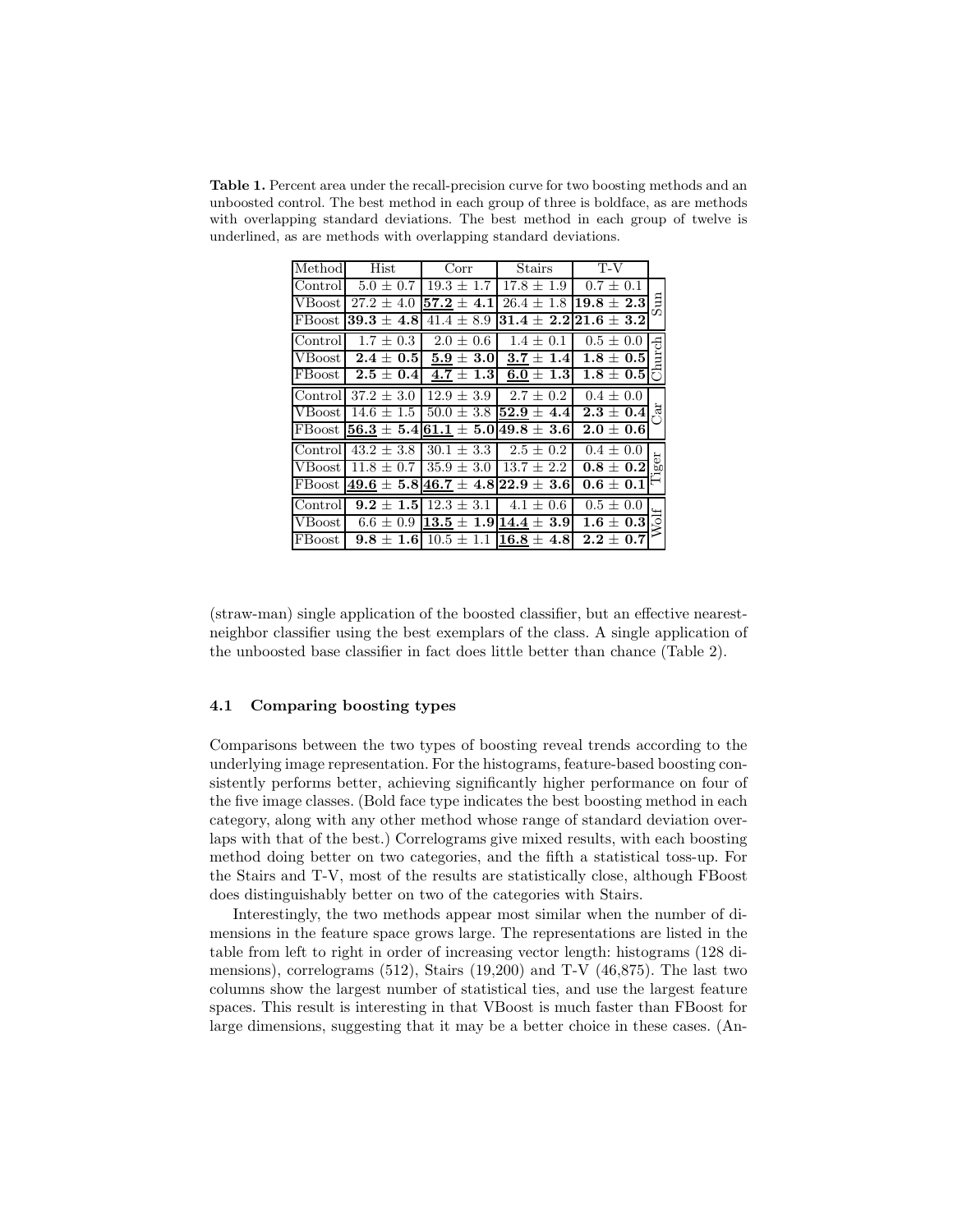| Method                                                                   | Hist | $\overline{\text{Corr}}$                   | <b>Stairs</b>                                           | $T-V$ | Chance |        |
|--------------------------------------------------------------------------|------|--------------------------------------------|---------------------------------------------------------|-------|--------|--------|
| base VBoost $1.1 \pm 0.1119.7 \pm 3.713.8 \pm 1.111.7 \pm 0.71$          |      |                                            |                                                         |       | 1.1    | $\sin$ |
| base FBoost $2.0 \pm 0.9$ 5.9 $\pm 3.5$ 4.5 $\pm 1.3$ 7.3 $\pm 1.7$      |      |                                            |                                                         |       |        |        |
| base VBoost $0.5 \pm 0.1$ $0.5 \pm 0.1$ $1.4 \pm 1.0$ $0.5 \pm 0.0$      |      |                                            |                                                         |       | 0.5    | Chu.   |
| base FBoost $ 0.5 \pm 0.1 $                                              |      |                                            | $0.5 \pm 0.1   0.6 \pm 0.1   0.5 \pm 0.1$               |       |        |        |
| base VBoost $0.6 \pm 0.1$                                                |      |                                            | $7.8 \pm 2.1   0.5 \pm 0.0   0.5 \pm 0.0  $             |       | 0.5    | Car    |
| base FBoost $[0.7 \pm 0.3]$                                              |      |                                            | $0.5 \pm 0.0$ $0.8 \pm 0.4$ $0.5 \pm 0.1$               |       |        |        |
| base VBoost $0.5 \pm 0.11$ $1.2 \pm 0.5$ $0.5 \pm 0.0$ $0.5 \pm 0.1$     |      |                                            |                                                         |       | 0.5    | Γig.   |
| base FBoost $ 0.5 \pm 0.1 $                                              |      |                                            | $0.5 \pm 0.1$ $\mid$ 0.8 $\pm$ 0.5 $\mid$ 0.5 $\pm$ 0.0 |       |        |        |
| base VBoost $0.6 \pm 0.1$                                                |      | $1.1 \pm 0.5$  2.2 $\pm$ 0.6 0.6 $\pm$ 0.1 |                                                         |       | 0.5    | Wolf   |
| base FBoost $[0.6 \pm 0.0]$ $0.6 \pm 0.1]$ $2.6 \pm 1.4$ $[0.6 \pm 0.1]$ |      |                                            |                                                         |       |        |        |

Table 2. Percent area under the recall-precision curve for a single iteration of the base classifier. Without boosting, results are scarcely better than chance.

other possibility is that some other factor may unite the two right-hand columns, such as a higher intercorrelation of the individual dimensions.)

#### 4.2 Comparing image representations

Several other trends reveal themselves in Table 1. First, although the T-V representation improves considerably under boosting, the ultimate performance using it does not match that of the other three representations. This may be in part because of the representational restrictions imposed, as described in Section 3.1. However, without some such approximation, it is difficult to see how to apply the technique to larger data sets.

Of the other three representations, histograms display the best overall score on one category (*Tiger*), correlograms on two (*Sun* and *Car*), and Stairs on two (Church and Wolf). The latter two categories proved hardest overall, implying that boosted Stairs may do well on more difficult visual concepts. However, at least one of the boosted correlogram results was statistically close to the best on every image category, so this may be the best method of those surveyed to choose when little is known about the target concept.

# 5 Conclusion

Boosting becomes relevant for image retrieval in two contexts: in systems where the user can provide a set of positive and negative exemplars (perhaps handlabeled from the results of an initial retrieval attempt), and in systems designed to automatically annotate large collections with class tags according to previously learned concepts, for subsequent keyword retrieval. The results presented here may be viewed as indications of the potential of such systems, as well as (from a machine-learning perspective) raw classification ability. As expected,